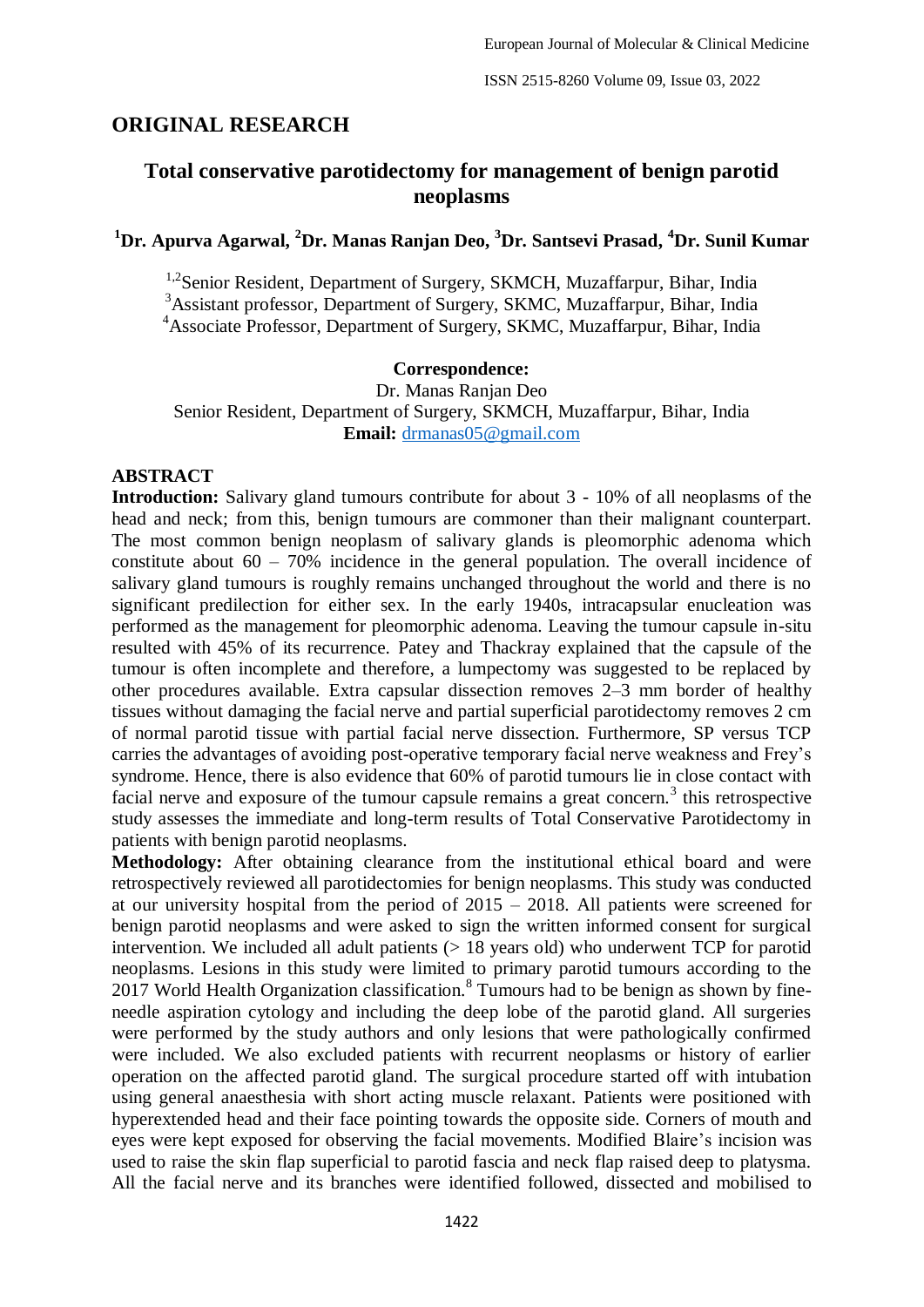remove the deep parotid tissue underneath. Autologous abdominal fat was then used to reconstruct the defect and a drain was left in place for at least 48 hrs after the surgery. Immediate post-operative facial nerve dysfunction, Frey's syndrome, neuroma and keloid formation were looked as the primary outcome when total conservative parotidectomy was performed. 1–Year follow-up was needed to assess any further recurrence. All data were analysed statistical.

**Results:** A total of 30 patients who met our inclusion criterion were included in the study which was carried out in the period of  $2015 - 2018$ . There were 20 female patients (67.2%). Most patients developed neoplasms around  $40 - 49$  age group (8 patient, 38%) The most common site for the lesions involving the parotid is the parotid tail (15 patients, 5.4%) followed by body (10 patients,  $33.3\%$ ) and lastly body & tail (5 patients, 14.3%). All the lesion sizes were ranging between 2–6 cms. Our patients included in the study series developed mostly pleomorphic adenoma (23 patients, 76.2%), warthin tumour (6 patients, 19%) and 4.8% (1 patient) developed oncocytoma as shown in table–1.

**Conclusion:** TCP is an invaluable approach for removing parotid tumours. It usually avoids the difficult facial nerve dissection in case of recurrent tumours. Mastering this technique involves adequate training is needed with proper guidance. The rate of complications after this procedure is reported low provided that the technique was performed with meticulous care.

**Keywords:** Total parotidectomy, parotid gland, facial nerve dissection, paralysis

# **INTRODUCTION**

Salivary gland tumours contribute for about 3 - 10% of all neoplasms of the head and neck; from this, benign tumours are commoner than their malignant counterpart. The most common benign neoplasm of salivary glands is pleomorphic adenoma which constitute about 60 – 70% incidence in the general population. The overall incidence of salivary gland tumours is roughly remains unchanged throughout the worldand there is no significant predilection for either sex.<sup>1</sup> There are someimportant factors in determining the prognosis of malignant salivary gland tumours which include tumour size, histopathologic type, differentiation and stage.<sup>2</sup> However, surgical resection of benign parotid lesions remains challenging because of its being double edged by recurrence and significant risk of facial nerve injury. 3

In the early 1940s, intracapsular enucleation was performed as the management for pleomorphic adenoma. Leaving the tumour capsule in-situ resulted with 45% of its recurrence. Patey and Thackray 4 explained that the capsule of the tumour is often incomplete and therefore, a lumpectomy was suggested to be replaced by other procedures available. Extra capsular dissection removes 2–3 mm border of healthy tissues without damaging the facial nerve and partial superficial parotidectomy removes 2 cm of normal parotid tissue with partial facial nerve dissection. Still, both modalities faced the same disadvantages of lumpectomy—the risk of facial nerve trunk injury and up to 25% recurrence reported and hence these are no more recommended.<sup>5, 6</sup> Removal of superficial lobe of parotid gland (superficial parotidectomy) (SP) or total removal of the parotid gland with facial nerve sparing (total conservative parotidectomy) (TCP) provides good alternative technique for most of the benign parotid neoplasm resections with merits of facial nerve preservation, substantial decrease in recurrence rates and almost hundred percent healing.<sup>7</sup> Furthermore, SP versus TCP carries the advantages of avoiding post-operative temporary facial nerve weakness and Frey's syndrome. Hence, there is also evidence that 60% of parotid tumours lie in close contact with facial nerve and exposure of the tumour capsule remains a great concern.<sup>3</sup> this retrospective study assesses the immediate and long-term results of Total Conservative Parotidectomy in patients with benign parotid neoplasms.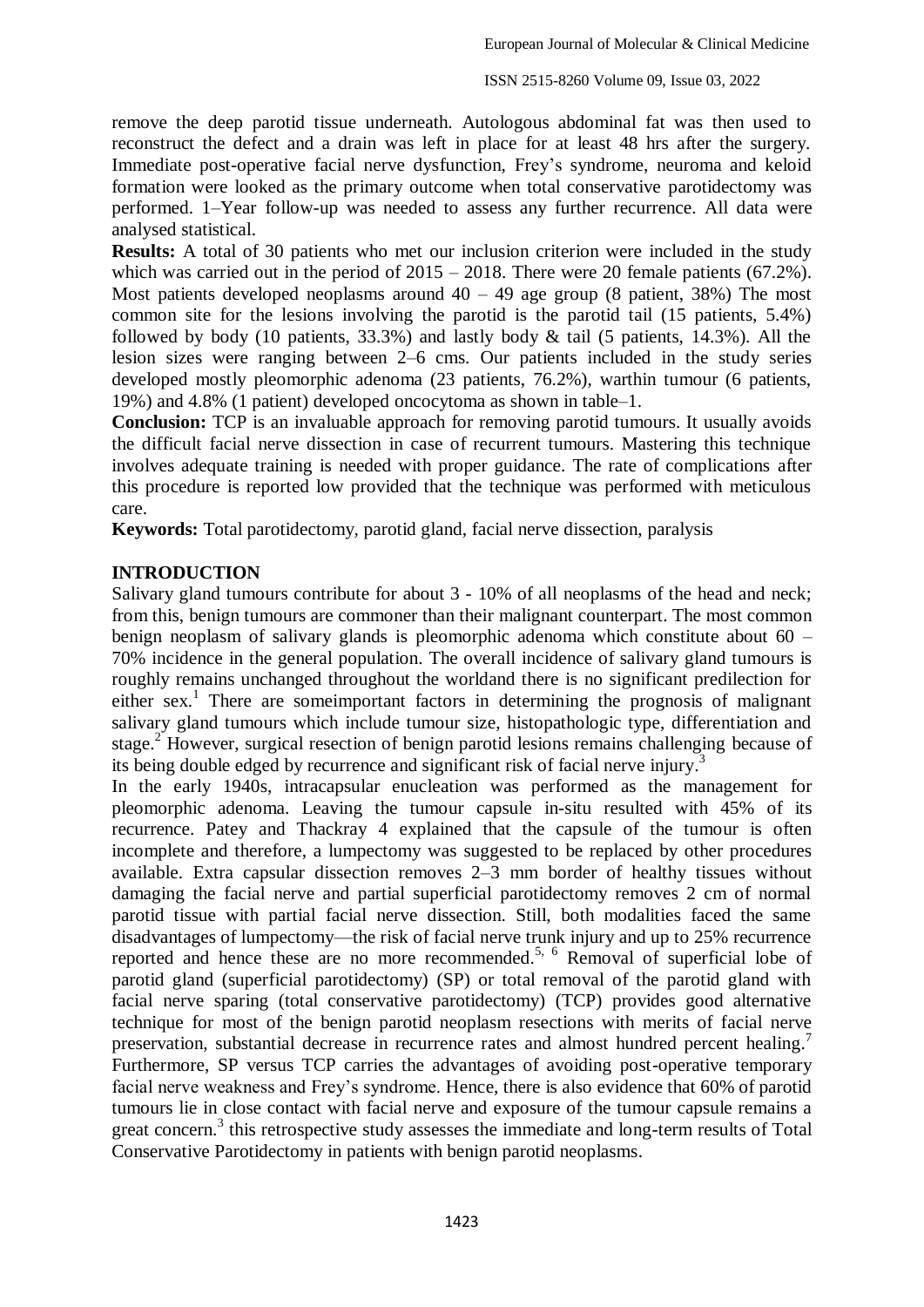# **METHODOLOGY**

After obtaining clearance from the institutional ethical board and were retrospectively reviewed all parotidectomies for benign neoplasms. This study was conducted at our university hospital from the period of  $2015 - 2018$ . All patients were screened for benign parotid neoplasms and were asked to sign the written informed consent for surgical intervention.

We included all adult patients ( $> 18$  years old) who underwent TCP for parotid neoplasms. Lesions in this study were limited to primary parotid tumours according to the 2017 World Health Organization classification.<sup>8</sup> Tumours had to be benign as shown by fine-needle aspiration cytology and including the deep lobe of the parotid gland. All surgeries were performed by the study authors and only lesions that were pathologically confirmed were included. We also excluded patients with recurrent neoplasms or history of earlier operation on the affected parotid gland.

The surgical procedure started off with intubation using general anaesthesia with short acting muscle relaxant. Patients were positioned with hyperextended head and their face pointing towards the opposite side. Corners of mouth and eyes were kept exposed for observing the facial movements. Modified Blaire's incision was used to raise the skin flap superficial to parotid fascia and neck flap raised deep to platysma. All the facial nerve and its branches were identified followed, dissected and mobilised to remove the deep parotid tissue underneath. Autologous abdominal fat was then used to reconstruct the defect and a drain was left in place for at least 48 hrs after the surgery.

Immediate post-operative facial nerve dysfunction, Frey's syndrome, neuroma and keloid formation were looked as the primary outcome when total conservative parotidectomy was performed. 1–Year follow-up was needed to assess any further recurrence. All data were analysed statistically.

# **RESULTS**

A total of 30 patients who met our inclusion criterion were included in the study which was carried out in the period of  $2015 - 2018$ . There were 20 female patients (67.2%). Most patients developed neoplasms around 40 – 49 age group (8 patient, 38%)The most common site for the lesions involving the parotid is the parotid tail (15 patients, 5.4%) followed by body (10 patients, 33.3%) and lastly body & tail (5 patients, 14.3%). All the lesion sizes were ranging between 2 – 6 cms. Our patients included in the study series developed mostly pleomorphic adenoma (23 patients, 76.2%), warthin tumour (6 patients, 19%) and 4.8% (1 patient) developed oncocytoma as shown in table–1.

The outcomes were recorded for both the short term and long-term outcomes. Short term outcomes include primary haemorrhage (1 patient, 4.8%), hematoma (3 patients, 9.5%) and partial flap necrosis (3 patients, 9.5%). When haemorrhage was encountered it is explored and bleeding vessels were cauterized. Hematoma was managed by aspiration of the accumulated fluid. Also, temporary facial nerve paresis (57%) was developed in 17 patients, temporary paralysis (14.3%) in 4 patients. All patients with temporary facial nerve paralysis regained good facial movements over 6 months of follow up time.

| Overall | $N=30$    | <b>Number</b> | $\mathcal{O}_0$ |
|---------|-----------|---------------|-----------------|
| Age     | 30-39     |               | 20              |
|         | 40-49     | 11            | 36.6            |
|         | 50-59     |               | 30              |
|         | $60 - 69$ |               | 10              |
|         | 70-79     |               | 3.3             |
|         |           |               |                 |

| Table $-1$ : Baseline demographics data of the included patients |  |  |  |  |
|------------------------------------------------------------------|--|--|--|--|
|                                                                  |  |  |  |  |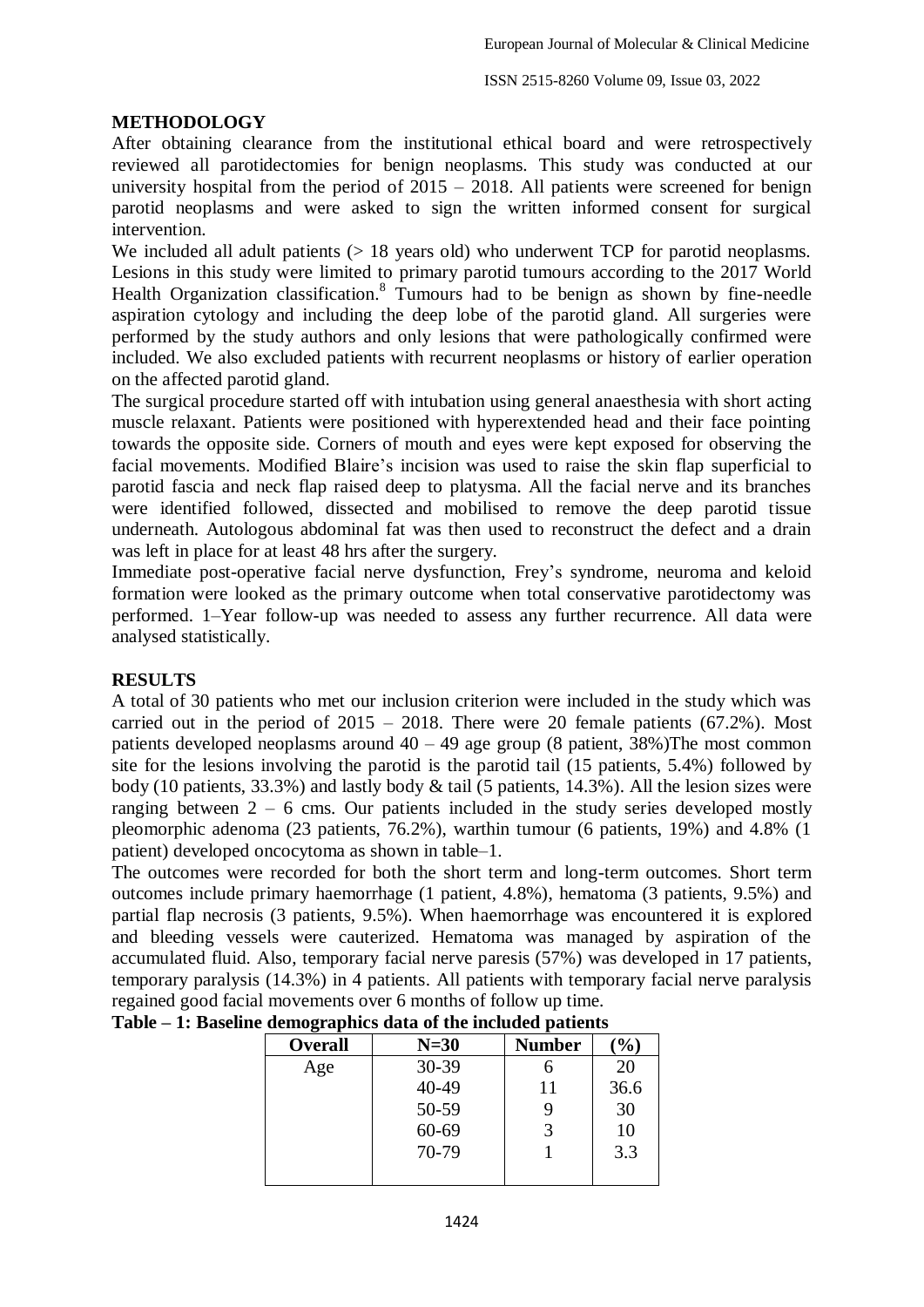| <b>Sex</b> | Male          | 10 | 34   |
|------------|---------------|----|------|
|            | Female        | 20 | 66   |
| Site       | <b>Body</b>   | 15 | 50   |
|            | Tail          | 10 | 33   |
|            | Tail and body | 5  | 17   |
| Size (cms) | $2 - 3$       | 7  | 23   |
|            | $3 - 4$       | 12 | 40   |
|            | $4 - 5$       | 6  | 20   |
|            | $5 - 6$       | 5  | 17   |
| Laterality | Right         | 21 | 70   |
|            | Left          | 9  | 30   |
| Diagnosis  | Oncocytoma    | 1  | 4.8  |
|            | Pleomorphic   | 23 | 76.2 |
|            | Warthin       | 6  | 19   |

ISSN 2515-8260 Volume 09, Issue 03, 2022

### **DISCUSSION**

Thirty cases of TCP were identified in our study. No reported facial nerve dysfunction in the form of permanent paresis or paralysis occurred. Since these results together with the absence of other serious side effects reiterate the authors' ideaof using this special technique as a primary treatment modality for parotid neoplasms. Maxillofacial surgeons have to compromise/strike a balance between recurrence and facial nerve dysfunction. Almost 20– 45% of recurrence follows the enucleation of the tumour. 9 Some researchers advocated the use of a postoperative radiation to decrease the recurrence, especially in multinodular pleomorphic benign tumours.<sup>10</sup> However, the use of routine radiotherapy as an initial modality for benign parotid neoplasms are arguably acceptable. Hence, parotidectomy with facial nerve-sparing is preferred. Superficial parotidectomy might exhibit a good alternative for enucleation but it is still not devoid of any recurrences.<sup>11</sup>

TCP provides the least reported rates of recurrence after 15 years of follow-up without the use of postoperative radiation.<sup>12</sup>Others reported that the treatment of parotid neoplasms should be individualized according to the site of neoplasm and suggested that TCP has no more benefits versus SP. Furthermore, recurrence after parotidectomy is still a multifactorial thing linked to positive margin, tumour spillage and satellite nodules. Also, if the tumour was in direct contact with the facial nerve, both SP and TCP might leave a microscopic metastasis and sacrificing of the involved branch is mandatory to avoid any recurrence. In spite of allthe previous concerns, we specifically raise our concern that TCP had least reported rates of recurrence but also scarring after previous parotid surgery results in facial nerve injury during revision surgeries are much more common. Moreover, a group of surgeons blame recurrence on the inadequate resection of the tumour so TCP would be a more appropriate and standard initial procedure. Our results, as well, showed no permanent facial nerve palsy. Although this might be less than the reported incidence reported in the literature. Which can be easily obtained through meticulous dissection and good training. Moreover, facial nerve outcomes are similar to this study were obtainedin earlier reports.<sup>13</sup> Other types of complications after TCP had insignificant morbidity. Since this study might have various limitations, first being the non-comparative and secondly, the limited number of patients included. Hence, we provided a relatively longer period of follow-up with standardized management protocol and detailed report to be made observing the other side effects.

# **CONCLUSION**

TCP is an invaluable approach for removing parotid tumours. It usually avoids the difficult facial nerve dissection in case of recurrent tumours. Mastering this technique involves